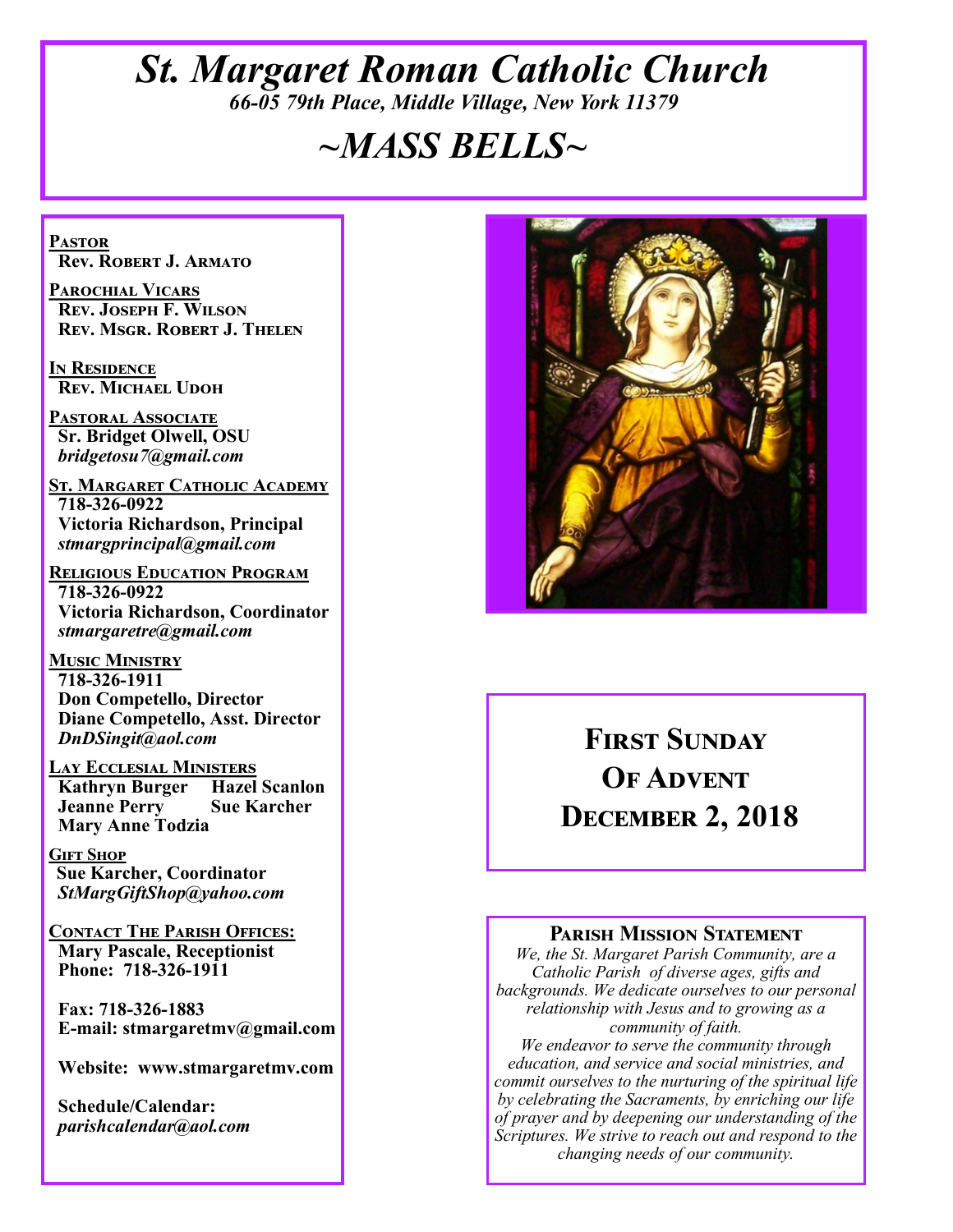#### *MASSES FOR THE WEEK*

| SUN.                           | <b>DECEMBER 2 - FIRST SUNDAY</b><br>OF ADVENT                                                                                                    |  |  |  |  |
|--------------------------------|--------------------------------------------------------------------------------------------------------------------------------------------------|--|--|--|--|
| 7:30<br>9:00                   | Concetta & John Averna<br>Giuseppina Scaturro/Lucia Tartamella/Vincenzo,<br>Marguerita e Maria Schiano/Benito e Angelo<br>Valente/Carlo Prantil/ |  |  |  |  |
| 10:30<br><b>NOON</b><br>5:00PM | Fred Basedow (ANNI)<br>People of the Parish<br><b>Anthony DeSiervi</b>                                                                           |  |  |  |  |
| MON.<br>7:00<br>9:00           | <b>DECEMBER 3 - ST. FRANCIS XAVIER</b><br>Karl Matzelle<br>Frank Jacobovics (BIRTH/ANNI)                                                         |  |  |  |  |
| TUE.<br>7:00<br>9:00           | <b>DECEMBER 4 - ST. JOHN DAMASCENE</b><br><b>Purgatorial Society</b><br>Rose D'Amato                                                             |  |  |  |  |
| WED.<br>7:00<br>9:00           | <b>DECEMBER 5 - ADVENT WEEKDAY</b><br><b>Philip Composto</b><br>Concetta & Giovanni Scala                                                        |  |  |  |  |
| THU.<br>7:00<br>9:00           | <b>DECEMBER 6 - ST. NICHOLAS</b><br>George Ash<br>Pierine Skvis                                                                                  |  |  |  |  |
| FRI.                           | <b>DECEMBER 7 - ST. AMBROSE/</b><br><b>FIRST FRIDAY</b>                                                                                          |  |  |  |  |
| 7:00<br>9:00                   | Jay Zdon<br>Filippo & Girolama Curatolo<br>5:00PM Robert Narky                                                                                   |  |  |  |  |
| SAT.                           | <b>DECEMBER 8 - THE IMMACULATE</b><br><b>CONCEPTION OF THE BLESSED</b><br><b>VIRGIN MARY/ HOLY DAY</b>                                           |  |  |  |  |
| 9:00<br>10:30                  | OF OBLIGATION<br><b>COLLECTIVE: Carol Ann Falk</b><br>People of the Parish<br>5:00PM Edward & Nellie (Malone) Tollis                             |  |  |  |  |
| SUN.                           | <b>DECEMBER 9 - SECOND SUNDAY</b><br><b>OF ADVENT</b>                                                                                            |  |  |  |  |
| 7:30<br>9:00                   | Geraldine Ward/Eileen Flynn<br>Antonino Catalano/Giovanni Uglialoro/                                                                             |  |  |  |  |

9:00 Antonino Catalano/Giovanni Uglialoro/ Santo Uglialora/Lucia Uglialoro/Rosaria, Rosario e Nunzio Taormina<br>10:30 – Frank & Maria Amendola 10:30 Frank & Maria Amendola

- NOON Elizabeth "Betsy" Braithwaite
- 5:00PM People of the Parish



# **PARISH INFORMATION**

**The Rectory office is open Monday - Thursday - 9 am to Noon, and 1 pm to 7pm Friday - 9 am to Noon, and 1 pm to 5 pm Saturday - by appointment Sunday - closed**

**CONFESSIONS** - Saturday, 4-4:45 pm or by appointment with a priest.

**NOVENA** to Our Lady of the Miraculous Medal Mondays after the 9am Mass.

**BAPTISMS** take place on the 1st and 3rd Sundays of the month. Please call the rectory for an appointment and to register your child.

**WEDDINGS MUST** be scheduled at least six months in advance by appointment with a priest or a deacon. Please call the rectory office. For marriage preparation information visit www.pre-cana.org.

**THE ENGLISH CHOIR** rehearses on Tuesday, at 7 pm in the Church. Tenors and baritones needed!

**IL CORO ITALIANO** prattica ogni Domenica prima della Messa Italiana.

**THE YOUTH CHOIR** rehearses on Thursday, from 6-7 pm in the Church. For more info, DnDsingit@aol.com

**BOY SCOUT TROOP #119** meets on Tuesdays from 7:15-9 pm in the Parish Hall. New members are welcome, age 10 1/2 & up. Call Mr. Krzewski, 718-894-4099.

**CUB PACK #119** meets on Mondays from 7-8:30 pm in the Parish Hall. New members welcome, age 6 to 10-1/2. Call Mr. Krzewski, 718-894-4099.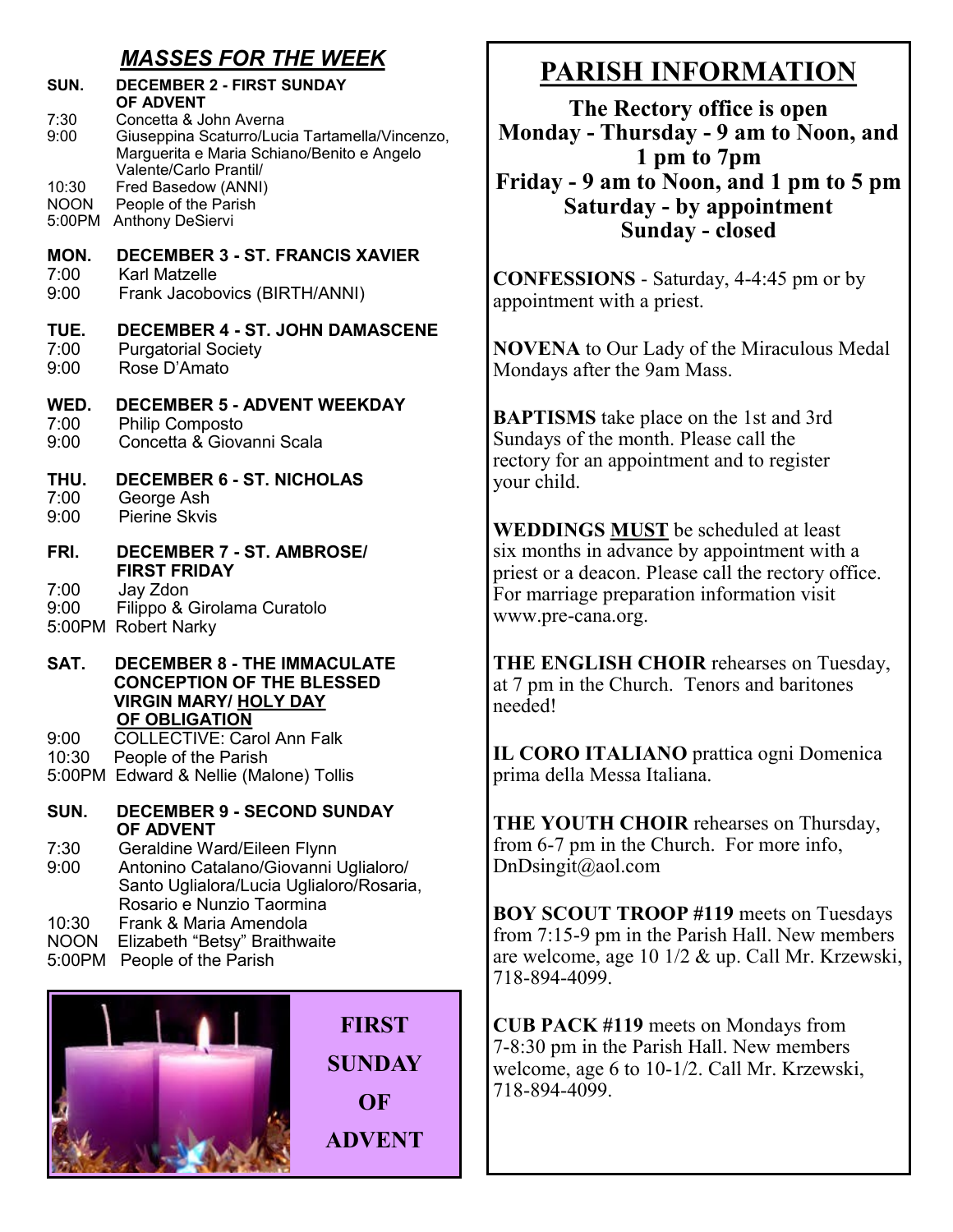# PLEASE PRAY FOR OUR SICK

Karen Guarascio, Connie Faccibene, Linda Frazier, Cari Ann Falk-LoBello, Glen Falk, Ronald Frazier, John Downer, Robert Sabini, Lee Falk, Scott White, Baby McKinley Kelleher, Sean Harrison, Justin James Quirke, Elizabeth Ott, Marion Caracciola, Baby Keila Mary Champoli, The Ferrugio Family, Sandra Slattery, Richard Santangelo, Joseph Simon, James Taylor, James Leung, Dr. Joan Virostko, Alfie Poje, Margaret Cosentino, Ann Pompeo, Gloria Mojica, Larry Dumbra, Bob Marvin, Joseph O'Brien, Katie Bryzgornia, Daniel Fox, Domenica Millitello, Caterina D'Anna, Evelyn Mojica, Immaculate Marge D'Elia, Carol Arevalo, Jim O'Driscoll, Victoria Lippolis, Mary Rigovich, Matteo Sabini, Charles Schaaf, Alvaro Andres Gonzalez, Luis Sanchez, Billy Gillespie, George McGarry, Cathie Greulich, Anthony Bruno, Charles G. Krzewski, John Wert, Joseph Stubbs, Bob & Karen Schaefer, Michael Hirst, Mary Harrison, John Murphy, Anne McGinnis, Richard Santangelo, Norma Voyer, Vicky Turato, Adriana Caruso, Julio Pelaez, Maritza Gutierrez, Graciela Mora, Cindy Mulore, Salvatore Tuttolomondo, Gloria Mojica,

*The names will remain for 3 months, please call 718-326-1911 and ask for continued prayers.*

**Prayer Requests**

**Pray for vocations to the Priesthood and Religious Life.** 

**Please pray for our men and women from our Parish serving in the defense of our country: Lt. Col. Thomas Frohnhoefer Sgt. Robert A. Domenici** 



#### *WE RECALL OUR BELOVED DECEASED*

*Especially, Albert Vecchione, Eileen G. Hinrichs, Peter J. Ficalora, May they rest in Christ's Peace!*

# *MEMORIALS*

## *WINE & HOST THIS WEEK*

*are offered in memory of Anne McKenna at the request of Frank & Florence Cerar.*

## *LAMP AND CANDLE THIS WEEK*

*are offered in memory of Eileen G. Hinrichs at the request of Don & Diane Competello.*

## *TABERNACLE LAMP THIS WEEK*

*is lit in memory of Guido Carosi.* 

## **TODAY'S READINGS**

*First Sunday of Advent* 

Jer 33:14-16 Ps 25:4-5, 8-9, 10, 14 1 Thes 3:12-4:2; Lk 21:25-28, 34-36

# **READINGS FOR THE WEEK**

Monday: Is 2:1-5

Ps 122:1-2, 3-4b, 4cd-5, 6-7, 8-9 Mt 8:5-11

Wednesday: Is 25:6-10a

Thursday: Is 26:1-6

Tuesday: Is 11:1-10 Ps 72:1-2, 7-8, 12-13, 17 Lk 10:21-24

> Ps 23:1-3a, 3b-4, 5, 6 Mt 15:29-37

Ps 118:1 and 8-9, 19-21, 25-27a Mt 7:21, 24-27

Friday: Is 29:17-24 Ps 27:1, 4, 13-14 Mt 9:27-31

Saturday: Gn 3:9-15, 20 Ps 98:1, 2-3ab, 3cd-4 Eph 1:3-6, 11-12 Lk 1:26-38

Sunday: Bar 5:1-9 Ps 126:1-2, 2-3, 4-5, 6 Phil 1:4-6, 8-11 Lk 3:1-6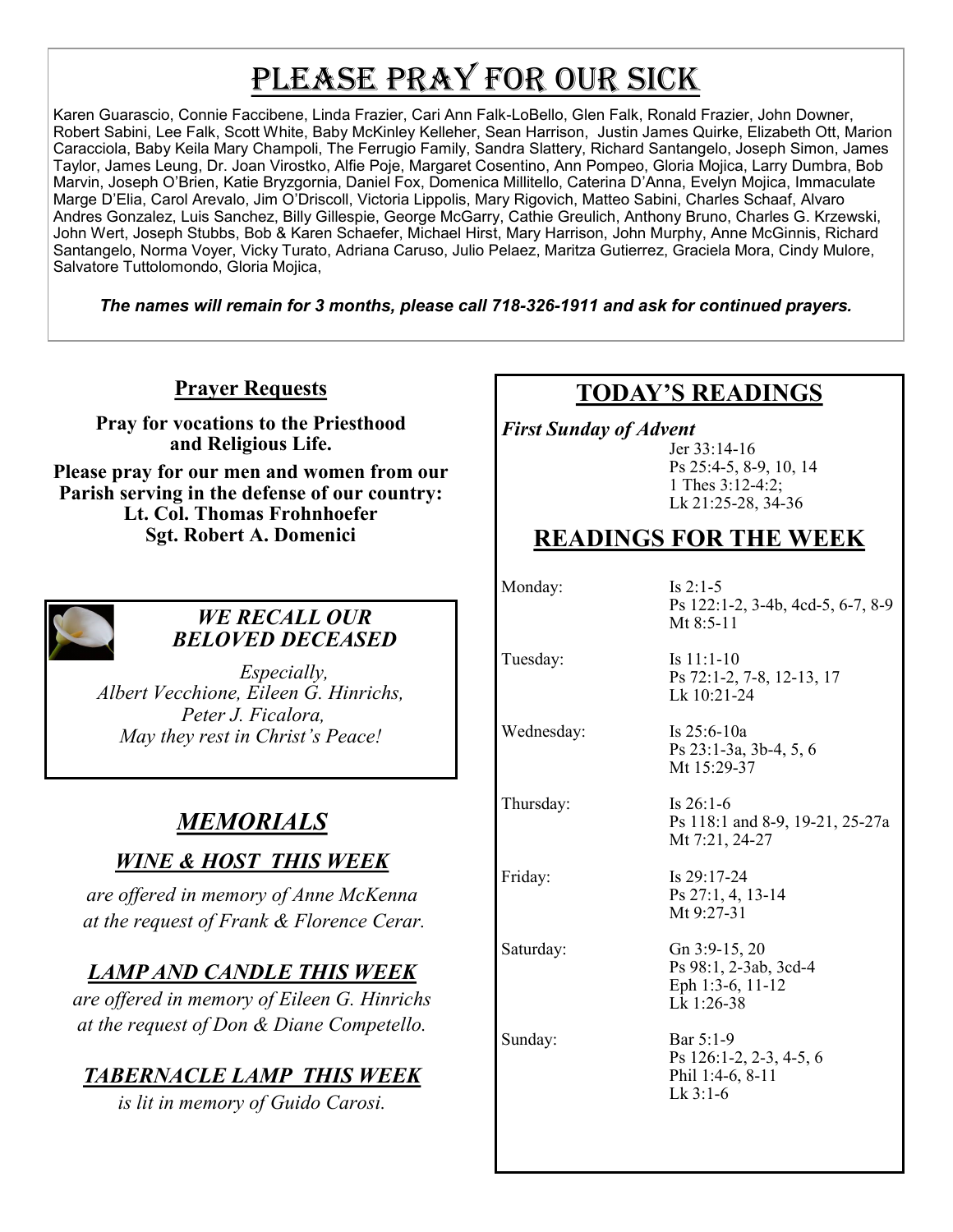#### **MANY THANKS FROM THE ST. VINCENT dePAUL SOCIETY**

To **Kathy Henn** who baked 30 Pumpkin breads for our clients.

To **St. Margaret Catholic Academy** for nearly 1,000 items of food.

To all of our generous **parishioners** for various food items.

To **Grand Insurance Company** who donated 25 vouchers for free turkeys for Thanksgiving.



## **MAGNIFICAT COMPANIONS**

 Copies of the *Magnificat Advent Companion* are on sale after most of the Masses this weekend and at the Rectory

Offices during the week, *while supplies last.* At just \$2.00 per copy, they are a great way to prepare prayerfully for Christmas.

#### **PARISH REGISTRATION**

 Very often, people come to the Rectory asking for a certificate or letter attesting to their being active members of our Parish. That's hard for us to do, if there is no record of their being registered.

 All families worshiping here at St. Margaret's are encouraged to register with the Rectory Offices. All you have to do is complete the following information and drop it into the collection basket. We'll take it from there. Ĭ

| Name:        |  |  |  |
|--------------|--|--|--|
| Address:     |  |  |  |
|              |  |  |  |
|              |  |  |  |
| Phone #: $($ |  |  |  |
|              |  |  |  |

## *THE ADVENT WREATH*

 The use of the wreath and candles during Advent are a longstanding Catholic tradition that was originally adopted by Christians in the Middle Ages as part of their spiritual preparation for Christmas.

 The wreath and candles are full of symbolism tied to the Christmas season. The wreath itself, which is made of various evergreens, signifies continuous life. The circle of the wreath, which has 0no beginning or end, symbolizes the eternity of God, the immortality of the soul, and the everlasting life we find in Christ.

 Even the individual evergreens that make up the wreath have their own meanings that can be adapted to our faith. The laurel signifies victory over persecution and suffering. The pine, holly, and yew signify immortality and the cedar signifies strength and healing. The pine cones that decorate the wreath symbolize life and resurrection. The wreath as a whole is meant to remind us of both the immortality of our souls and God's promise of everlasting life to us through Christ.

 The candles also have their own special significance. The four candles r01epresent the four weeks of Advent.

 The first candle, which is purple, symbolizes hope. It is sometimes called the "Prophecy Candle" in remembrance of the prophets, especially Isaiah, who foretold the birth of Christ. It represents the expectation felt in anticipation of the coming Messiah.

 The second candle, also purple, represents faith. It is called the "Bethlehem Candle" as a reminder of Mary and Joseph's journey to Bethlehem.

 The third candle is rose-colored and symbolizes joy. It is called the "Shepherd's Candle," and is rose, a liturgical color for joy. The third Sunday of Advent is Gaudete Sunday and is meant to remind us of the joy that the world experienced at the birth of Jesus, as well as the joy that the faithful have reached the midpoint of Advent.

 On the fourth week of Advent, we light the final purple candle to mark the final week of prayer and penance as we wait for the birth of our Savior. This final candle, the "Angel's Candle" symbolizes peace. It reminds us of the message of the angels:

*"Peace on Earth, Good Will toward Men!"*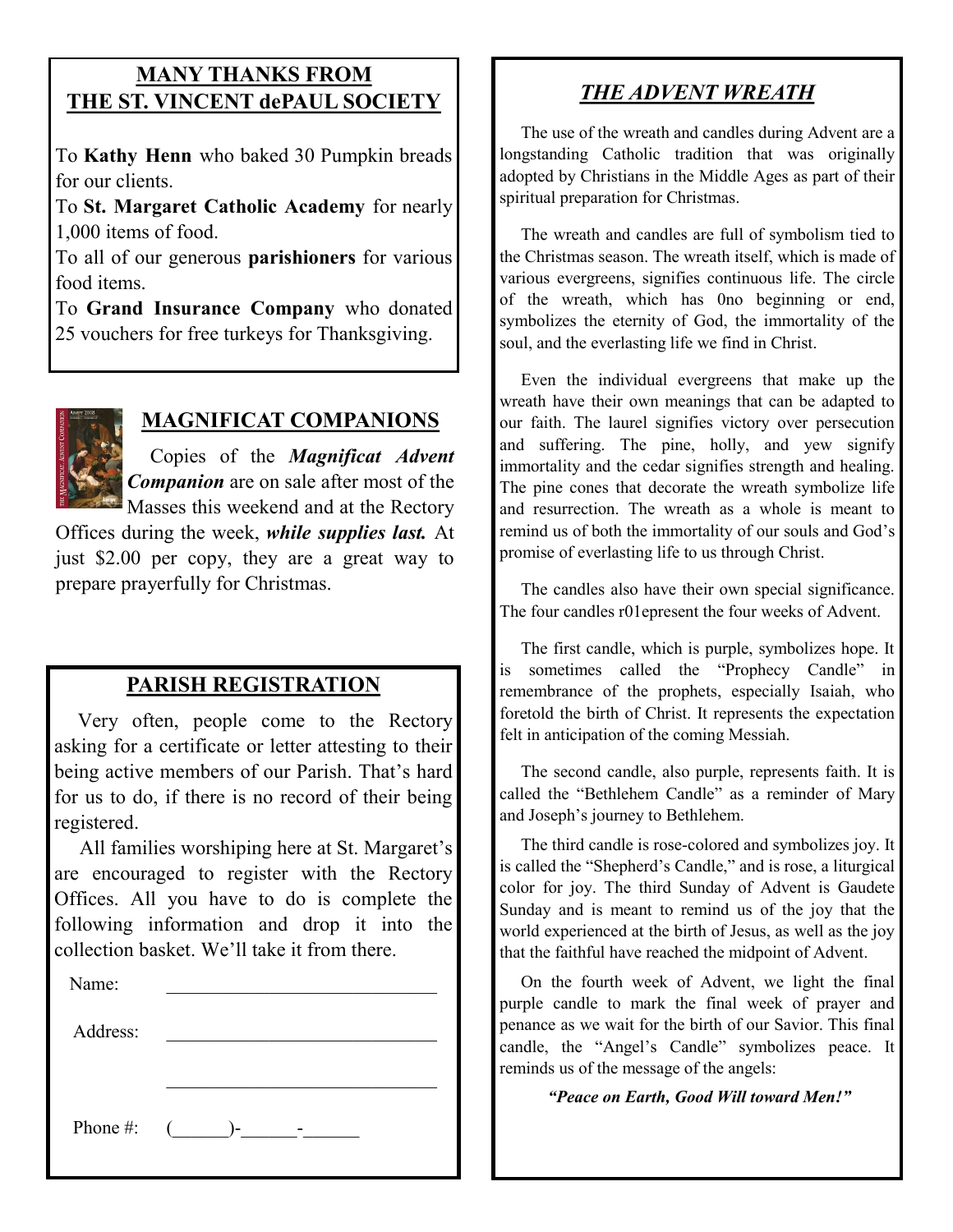

## *FROM THE ACADEMY*

**SAVE THE DATE . . .**

 **Better Late than Never New Year's Masquerade Ball,** Friday, January 25 at 8pm in the Parish Center. Tickets are \$50 and include a hot buffet, soda, wine and beer.

> Dance the night away. Dress to dazzle or disguise. Tickets will be available December 3; please call the School, **718-326-0922.**

#### **GIVE A GIFT OF A BOOK . . . SAINT MARGARET SCHOLASTIC BOOK FAIR**

will be open to the public on Wednesday, Dec. 5 from 2 to 6:30pm and on Friday, Dec. 7 from 12:30 to 6:30pm.

*Did you know that reading just 20 minutes a day exposes your child to about 1.8 million words per year?*

## **PRAYERS ARE NEEDED**

for the husband and family of Mary Murphy, our crossing guard. Mr. Murphy was in a very bad construction accident. Let us pray for a speedy recovery!

## **VIRTUAL PILGRIMAGE**

All are invited to experience a *Virtual Pilgrimage to Lourdes, at Sacred Heart* (83-17 78th Avenue, Glendale) at 10am next Saturday, December 8. For more information call **718-821-6434.** 

## **ANNUAL CATHOLIC APPEAL**

 There are just a few more weeks to go for this year's campaign. **Only money above goal that is**  *received* **by December 31 will come back to the Parish,** so please make your pledges and *complete your payments ASAP.* So far, we'll get back just \$1,394 collected out of \$3,786 over goal.

## **JUST A REMINDER . . .**

 While we no longer celebrate private memorial Masses, families who wish to have an annual or "month's mind" Mass offered for a loved one can join in the memorial Mass celebrated each month, for the repose of the souls of those buried from our church during the preceding month. Call the Rectory Offices to make the arrangements. **The next memorial Mass will be celebrated at 11:45am Saturday, December 15.** 

# **THE ST. VINCENT dePAUL FOOD PANTRY**

## is located at 66-25 79 Place Middle Village, NY

## **The pantry is open on WEDNESDAY AND SATURDAY from 10am to 12 Noon.**

*The Food Pantry is in need of small (1-2lb.) canned hams for our Christmas food bags. As always, thank you for your generosity.*



## **CHRISTMAS "GIVING TREE"**

The St. Vincent dePaul Society is sponsoring the Christmas *"GIVING TREE"* to provide toys and clothing to less fortunate children.

**WHAT:** Unwrapped toy or clothing item (new) for ages infant to 12 years. **WHEN:** Now through December 9th **WHERE:** Food bin in the vestibule

of Church, or in the Convent on Wednesday and Saturday from 10 am to 12 Noon.

Many thanks for your generosity!